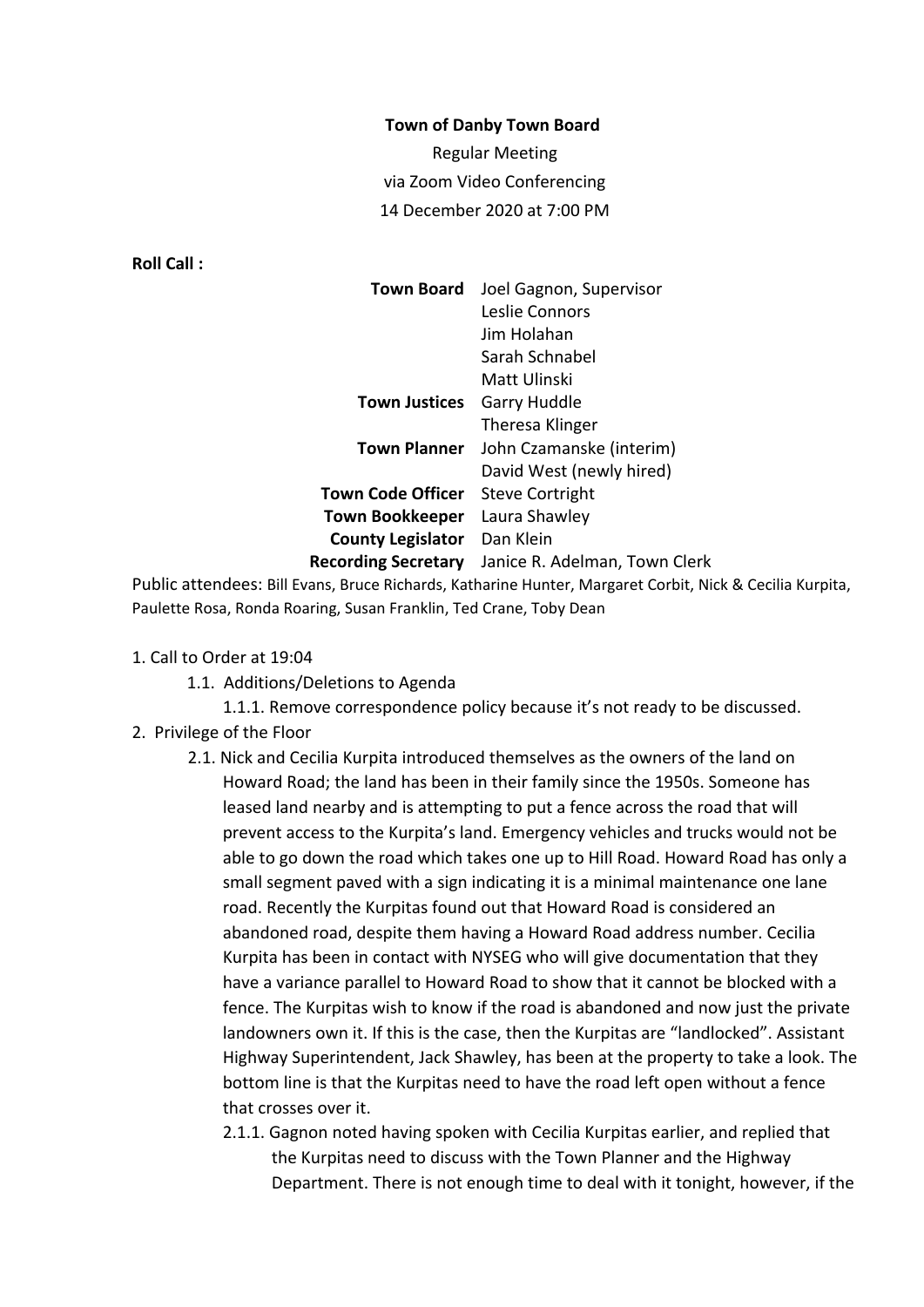issue needs further attention by the board, he is happy to bring it back up in January.

- 2.1.2. Kurpita thanks the board for their time with appreciation.
- 2.2. Margaret Corbit wanted to point out to members of the board that issues with the hemp farm are ongoing. They have been in communication with Supervisor Gagnon and Planner West and are looking forward to more communication in January.
- 2.3 Ted Crane wishes to thank those responsible for the comprehensive list of materials and agenda and has several comments: (1) Re minutes dated 18 November: included notes of comments made by Crane. Crane prefers to have the whole comments reproduced; if not that, at least the direction of them. For example, the congratulations, "or my kudos to Matt is reproduced, but the substance, you know, the four or five words describing the substance of the other comments are not reproduced. I just think it'd be nice to be able to see those, it might be useful in the future. (2) Re vouchers: Crane supports showing the warrant abstracts; there is no downside to making that information public and sees some upside. (3) Re records policy: Crane thinks "that the record should be kept as long as is reasonable. In other words, until they deteriorate beyond usefulness, whether the audio records could be pretty much forever video to YouTube, not a bad idea. (4) Re Correspondence policy: Crane read it and stated "there are a lot of little things I'd like to talk about, but I don't want to take up your time. I did notice one thing that sort of strikes me as a perhaps a ... loophole ... in your proposed policy which is non written communications are not covered. And so, for example, it looks as though a Town Board member could or should—I'm not sure which— ... make written communications public, or may have to make the written communications public, to some extent. However, verbal communications, which often come up in, shall we say conversation during town board meetings, as in somebody told me, the person. There's no requirement to talk about who exactly said this, which, as we know, in the theater and in literature is an often used device to basically say what you want to say using someone else's not lack of name. So I think you should look at that loophole. (5) Re website upgrade: "I have to say, ... the first paragraph [is] a very politically correct way to say the current website sucks. Just to say the process by which that website was originated the way was chosen everything about it was a failure on the ... part of the Town of Danby, right up to its lack of maintenance ... to its usability—you've said it very politically correctly there—but I cannot urge you any more strongly to improve your website. And, yes, ... on the other resolution, yes, I think .ny.gov would be great. I would hope that after all of these years, the Town Board would see the wisdom of bringing people who are not TB members into the process. Let's call it into the committee process. And I know some people. In fact, I even smile and say, I think I could probably contribute to that process. I think there are other people as well. I'm sure they'll make themselves know to you if they really want to. And other than that... there's a minimal item about interviews or board committee appointments." (6) Re board committee appointments: "You pretty much made it clear in your article in the Danby News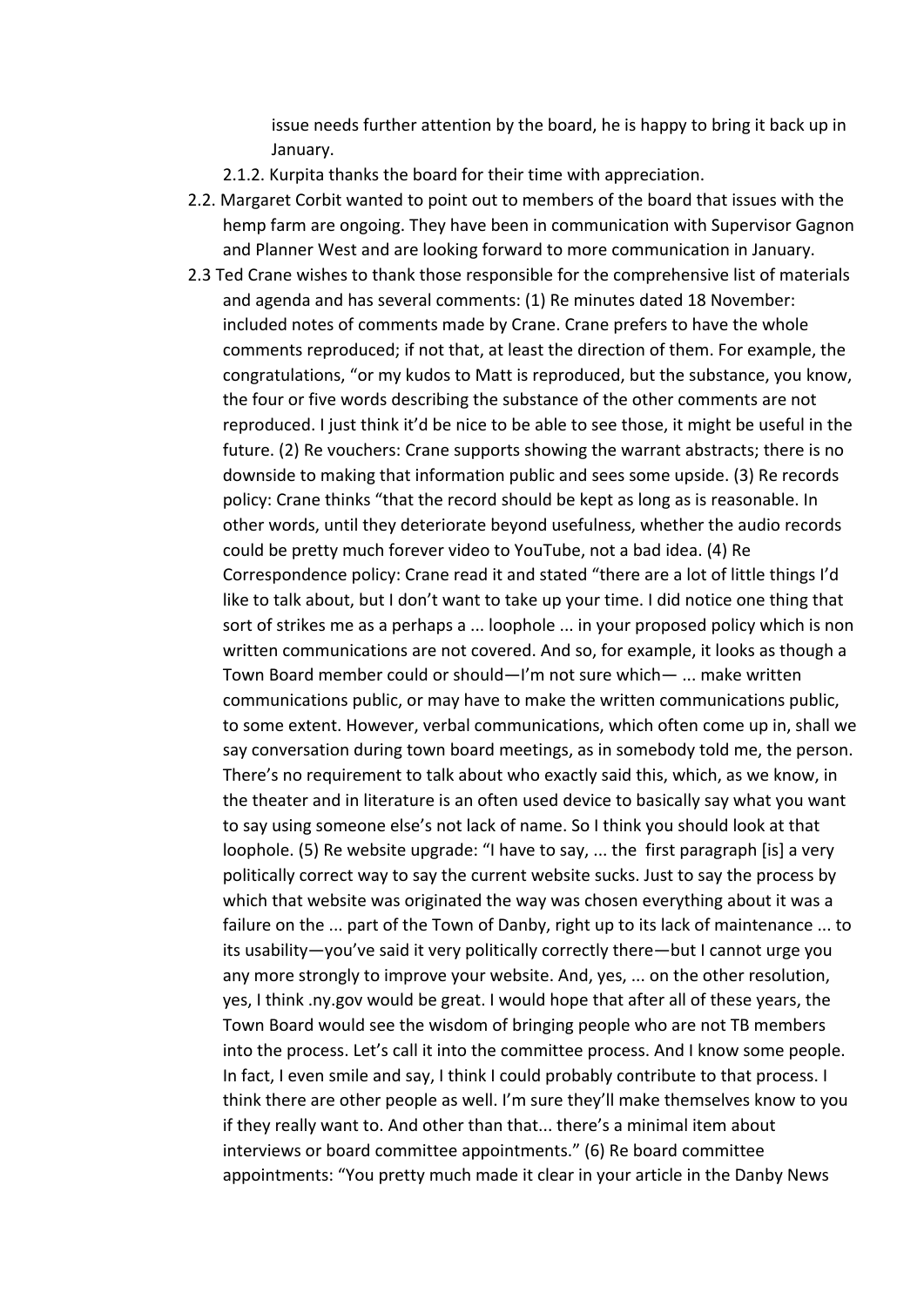that you did not want anybody to apply for certain positions because you intended as usual to reappoint the incumbents.

- 2.4. Ronda Roaring wanted to share interesting news regarding cell and phone service. Over recent decades, 5 poles have now gone up through the DSF area. Today she saw trucks going by in front of her house today taking fiber optic cables all the way up to where Verizon placed their equipment.
- 3. Approval of Consent Agenda
	- 3.1. Request made to remove reports from the Consent Agenda so that TB can hear from them.
	- 3.2. Approval of Minutes
		- 3.2.1. November 18, 2020.
	- 3.3.Announcements
		- 3.3.1. None
	- 3.4.Warrants
		- 3.4.1. General Fund Vouchers 371–402 for \$155,401.17
			- 3.4.1.1. Abstract 23: Vouchers 371–373 for \$130,440.89
			- 3.4.1.2. Abstract 24: Vouchers 374–401 for \$24,960.28
			- 3.4.1.3. Two items in the general fund that appeared to be over-budget, but might be miscoded. Shawley will confirm.
		- 3.4.2. Highway Fund Vouchers 206–223 for \$73,271.18
			- 3.4.2.1. Abstract 23: Vouchers 206–207 for \$51,455.97
			- 3.4.2.2. Abstract 24: Vouchers 208–223 for \$21,815.21
		- 3.4.3. Water District Fund Voucher 41 for \$1,160.50
	- 3.5. Reports
		- 3.5.1. Code Enforcement (Exhibit 1)
		- 3.5.2. Planner (Exhibit 2)
		- 3.5.3. Clerk (Exhibit 3)
		- 3.5.4. Justices'
			- 3.5.4.1. Courts are now closed at least through January; the judicial system has moved to Microsoft Teams. All traffic tickets are being adjourned until February; no licenses suspensions or bench warrants can be made. Virtual arraignments are possible with the new laptop. Monthly report was submitted to the Town Supervisor; grant funds were reconciled with Laura Shawley's help with unspent funds returned to the grantor. Court Clerk Diane Gair will still be going in at regular hours to answer phone calls, check emails, and pay fines.
		- 3.5.5. Dan Klein County Legislator Rep to County Board
			- 3.5.5.1. Coronavirus is taking up lots of County Resources; there are many ways to deal with this. The County Health Department is responsible for contact tracing; only part of the tracing process is concerning: there are two kinds of contact tracers—one tracer for a person in quarantine who requires daily check-ins; the other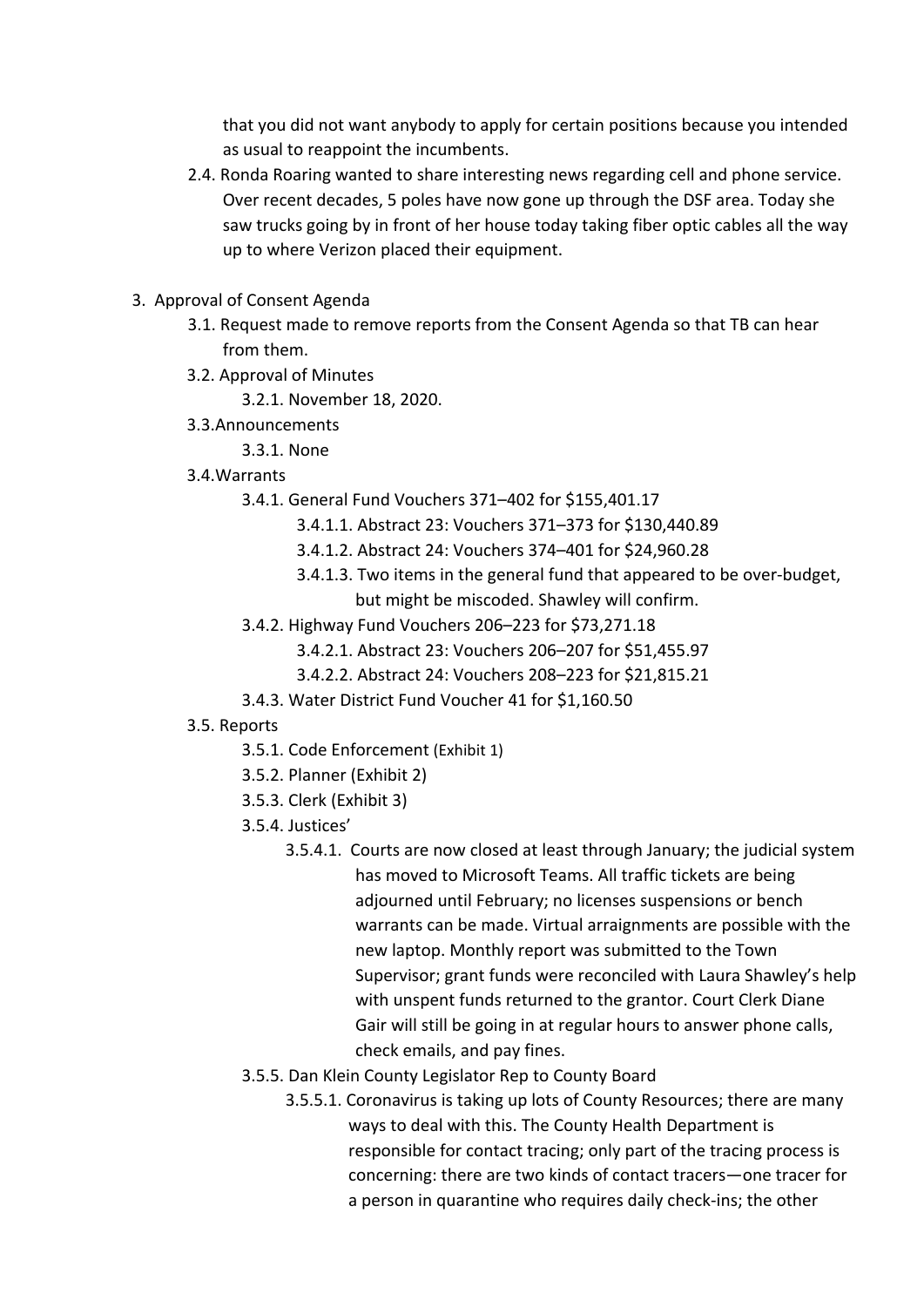tracer is a nurse that needs to speak to anyone that tests positive or has symptoms. The problem is that the nurses on staff are overwhelmed; this is the weakest link. TC needs more nurses on board.

- 3.5.5.2. TC makes a number of appointments to industrial development agency. for many years, people have asked for a member of organized labor onto the agency. currently 4 legislators on the agency, will take
- 3.6. Correspondence
	- 3.6.1. Email re Legality of Recent Town Clerk Appointment
	- 3.6.2. Email re Shooting Range and Lead Contamination

# **Resolution 144 of 2020: Motion to Accept Consent Agenda (absent Gen Fund and Water Vouchers)**

| Moved By:                | Schnabel |     | <b>Seconded By:</b> | Connors        |  |
|--------------------------|----------|-----|---------------------|----------------|--|
| No further discussion    |          |     |                     |                |  |
| Vote:                    |          |     |                     |                |  |
| Councilperson            |          | Aye | <b>No</b>           | <b>Abstain</b> |  |
| Connors                  |          | X   |                     |                |  |
| Holahan                  |          | X   |                     |                |  |
| Schnabel                 |          | X   |                     |                |  |
| Ulinski                  |          | X   |                     |                |  |
| Gagnon                   |          | Χ   |                     |                |  |
| Resolution 144 approved. |          |     |                     |                |  |

## 4. Old Business

- 4.1. Change Rules of Procedure regarding Agenda (compilation and distribution)
	- 4.1.1. Motion to Amend Rules of Procedure Regarding Town Board Meeting Agenda Prep and Distribution

| <b>Moved By: Connors</b> |  | <b>Seconded By:</b> Schnabel |  |  |
|--------------------------|--|------------------------------|--|--|
|--------------------------|--|------------------------------|--|--|

- 4.1.2. Discussion included the roles of Town Supervisor and Town Clerk being separate but equal; the proposed modification in procedure would connect the Clerk and Supervisor in a way that is no longer separate but equal.
- 4.1.3. Gagnon suggests tabling the resolution and reworking it. The Supervisor sets the agenda, but the question is how we then share the information given that there is no supervisor's office to do it. In the past, the Clerk took initiative.

# 4.1.5. **Connors withdraws the motion.**

4.2. Warrant Abstracts Posting With Meeting Materials on Website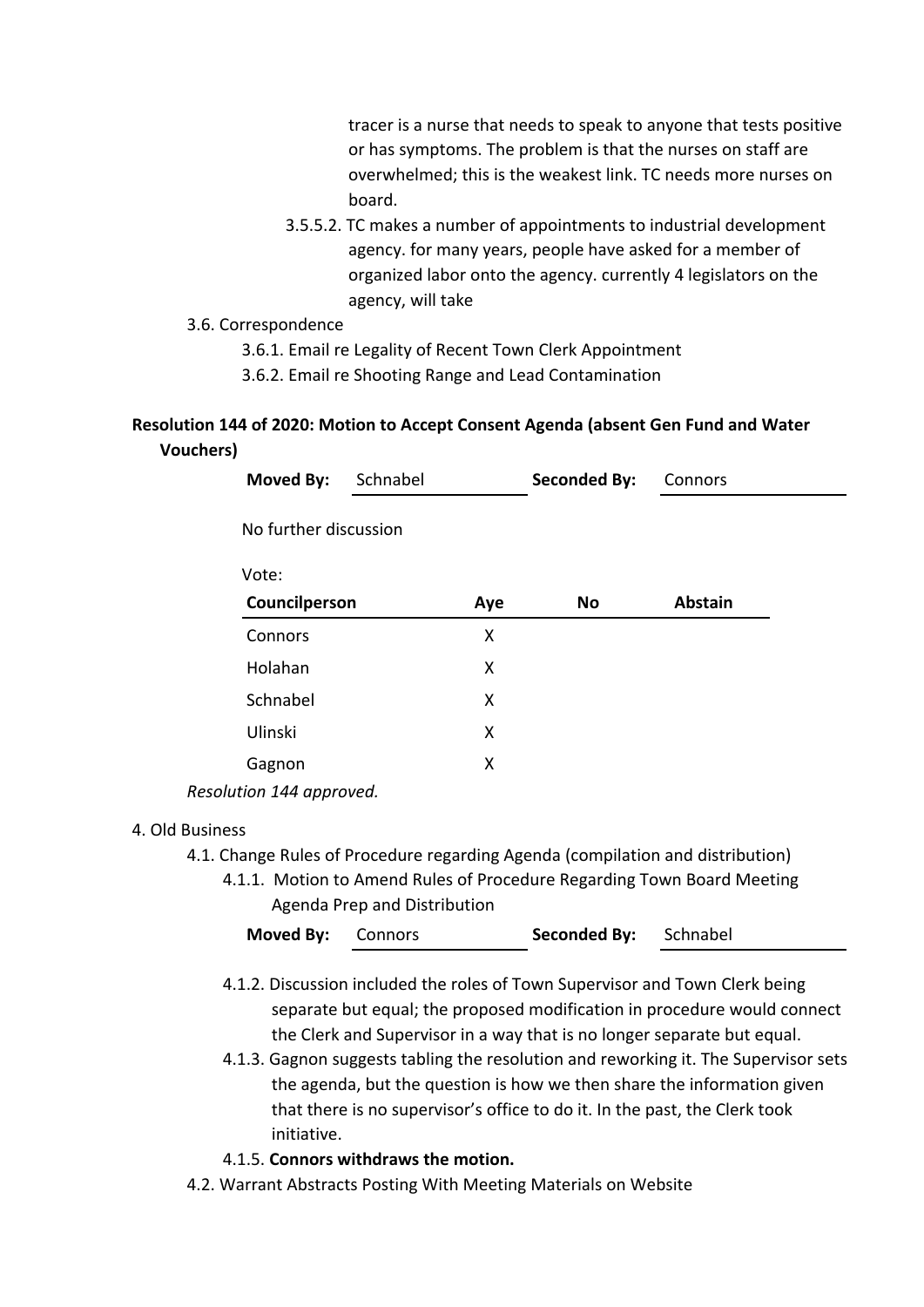- 4.2.1. Gagnon noted that the way the Correspondence Policy currently reads is that these abstracts should be posted since they are part of the meeting and therefore available to the public in advance of the meeting.
- 4.2.2. Board proposes that the abstracts be posted but not vouchers; if people want to see the actual specifics, they can ask for the individual warrant.

### **Resolution 145 of 2020: Warrant Abstracts Posted with Meeting Materials on Website**

| Moved By:               | Gagnon |     | <b>Seconded By:</b> | Connors        |  |
|-------------------------|--------|-----|---------------------|----------------|--|
| No further discussion   |        |     |                     |                |  |
| Vote:                   |        |     |                     |                |  |
| Councilperson           |        | Aye | No                  | <b>Abstain</b> |  |
| Connors                 |        | X   |                     |                |  |
| Holahan                 |        | X   |                     |                |  |
| Schnabel                |        | X   |                     |                |  |
| Ulinski                 |        | X   |                     |                |  |
| Gagnon                  |        | X   |                     |                |  |
| Resolution 145 approved |        |     |                     |                |  |

# 4.3. Revisit Records Management Policy

- 4.3.1. Previously discussed the possibility of keeping audio records indefinitely, while posting the Zoom videos to the Town YouTube channel. Discussion included keeping audio but not video; data fatigue; the LGS-1 record retention guide; and, security concerns with privacy and hacking.
- 4.3.2. According to LGS-1 retention schedules, the four-month period for retaining the A/V files begins only after the meeting's minutes are approved, not four months from the date of the meeting.
- 4.3.3. Board consensus was that there was not a compelling need to change the time frame or format of what is retained.
- 4.4. Correspondence Policy tabled until January 2021
- 4.5. Codification/Organizing Laws and Policies
	- 4.5.1. Schnabel has been working on organizing Danby's Laws and Policies using AirTable with the intention to make it public-facing.
- 4.6. Website Upgrade
	- 4.6.1. Schnabel and Adelman researched options for moving away from Digital Towpath to enable a website upgrade. They presented a mock-up website using WordPress hosted on Siteground. Discussion involved questions related to security and email servers.
	- 4.6.2. While the Town Board is hesitant to move to Siteground without additional information, the Board is in agreement that acquiring the domain townofdanby.ny.gov is a good idea.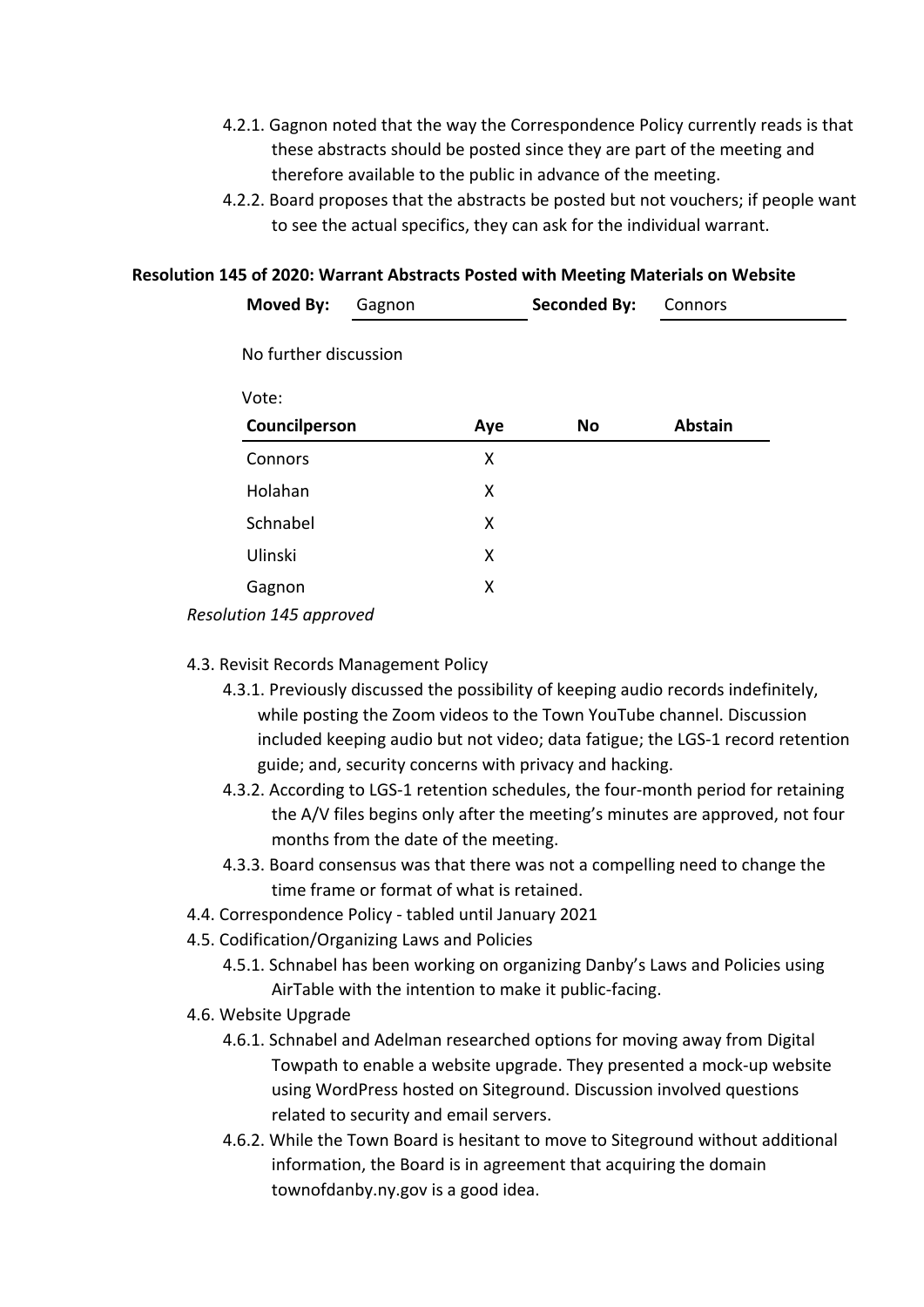| Moved By:               | Connors |     | <b>Seconded By:</b> | Ulinski        |  |
|-------------------------|---------|-----|---------------------|----------------|--|
| No further discussion   |         |     |                     |                |  |
| Vote:                   |         |     |                     |                |  |
| Councilperson           |         | Aye | No                  | <b>Abstain</b> |  |
| Connors                 |         | X   |                     |                |  |
| Holahan                 |         | X   |                     |                |  |
| Schnabel                |         | X   |                     |                |  |
| Ulinski                 |         | X   |                     |                |  |
| Gagnon                  |         | X   |                     |                |  |
| Resolution 146 approved |         |     |                     |                |  |

#### **Resolution 146 of 2020: To Obtain.[ny.gov](http://ny.gov/) As Website Domain**

#### 5. New Business

- 5.1. Interviews for Board/Committee Appointments
	- 5.1.1. There is at least one open position on every committee: Water District Board, Planning Board, Board of Zoning Appeals, Conservation Advisory Committee. In total there are five openings and four applicants.
	- 5.1.2. Two applicants are re-appointments, Gagnon did not feel the need to ask those individuals to attend the meeting to be interviewed.
	- 5.1.3. Margaret Corbit has applied to join the CAC as a new member and is here to answer any questions. Ted Crane also applied to the Planning Board and although he is not a new face, if anyone has questions for him now is the appropriate time for that.

5.1.3.1. Margaret Corbit introduced herself to the Board. She holds a masters degree from Cornell in Plant Ecology where she conducted research was in Tompkins County. She has GIS data files for the forest history for the Town of Danby; created by a woman named Katherine Flynn, now on faculty at a university in Virginia, for her PhD research she used Peter Marx's historical data covering the growth of the forest from its lowest point around 1900 to its recovery back to about 50%. What is exciting is that there was also soil science research in this data which shows the relationship between soil and land use and land cover history. Peter Marx was at Cornell from the 1970s until his recent retirement where he walked the county himself with his graduate students and research associates documenting the land use history of Tompkins County.

- 5.1.2. Although interviews and discussion take place now, the final vote and appointment process occurs in January.
- 5.2. Authorization to sign contract with attorney Guy Krogh for 2021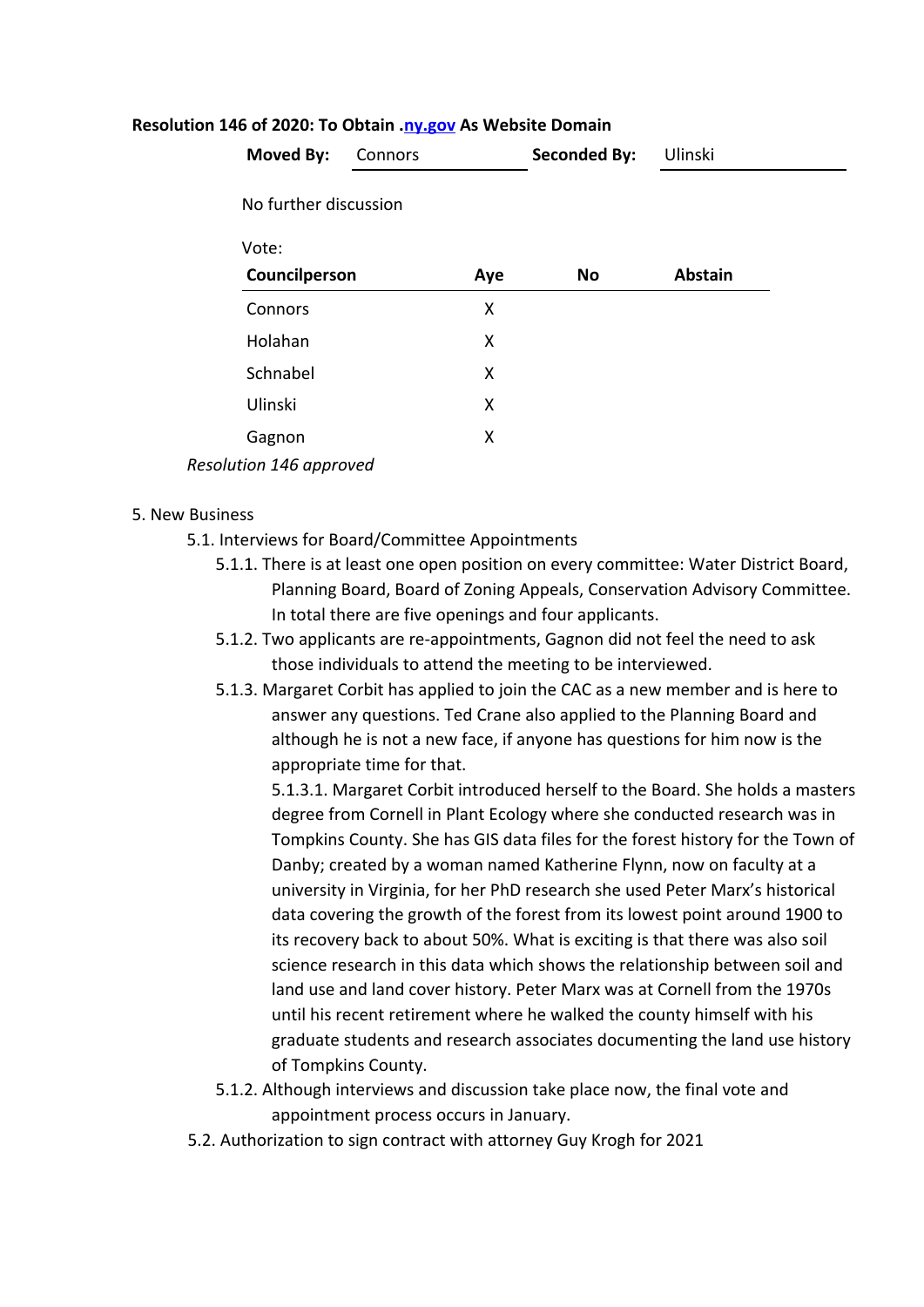- 5.2.2. Krogh's contract proposes maintaining the 2020 hourly rates in 2021 (\$225 for Krogh and \$125 for paralegal) with the caveat that it will likely increase the following year.
- 5.2.3. The board supports continuing the contract; it will be placed in the organizational resolutions for approval in January.
- 5.3. Community Choice Aggregation (CCA)
	- 5.3.1. Is the Town of Danby interested in participating in some sort of collaborative that would pursue Community Choice Aggregation with two conditions: 5.3.1.1. Using renewable energy
		- 5.3.1.2. There should be a savings to the consumer not an increased cost
	- 5.3.2. Is a member of the Town Board interested in being part of a group putting together a proposal.
	- 5.3.2. This is not a commitment to do anything specifically yet, but to get a sense for whether there is broad support for pursuing this or if we may want to do something a little bit more aggressive and broader in scope than just aggregating the purchase of electricity using renewable energy. 5.3.2.1. There is a meeting on Thursday to flesh out the prospect more fully to understand it better and determine if it's a viable option to entertain.

# **Resolution 147 of 2020: To Reaffirm Interest in Participating in the CCA To Be Using Renewable Sources and Cost-Effective Measures with Jim Holahan Interested in Participating in the Committee Drafting Associated Legislation.**

| <b>Moved By:</b>        | Gagnon |     | <b>Seconded By:</b> | Holahan        |  |
|-------------------------|--------|-----|---------------------|----------------|--|
| No further discussion.  |        |     |                     |                |  |
| Vote:                   |        |     |                     |                |  |
| Councilperson           |        | Aye | No                  | <b>Abstain</b> |  |
| Connors                 |        | X   |                     |                |  |
| Holahan                 |        | X   |                     |                |  |
| Schnabel                |        | X   |                     |                |  |
| Ulinski                 |        | X   |                     |                |  |
| Gagnon                  |        | X   |                     |                |  |
| Resolution 147 approved |        |     |                     |                |  |

- 5.4 CAC Proposal for Management Plans with Town as Lead Agency Out For Public Comment
	- 5.4.2. The Town Board will put it out for public comment followed by a public hearing.

# **Resolution 148 of 2020: To Put CAC Proposal for Management Plans with Town as Lead Agency Out For Public Comment**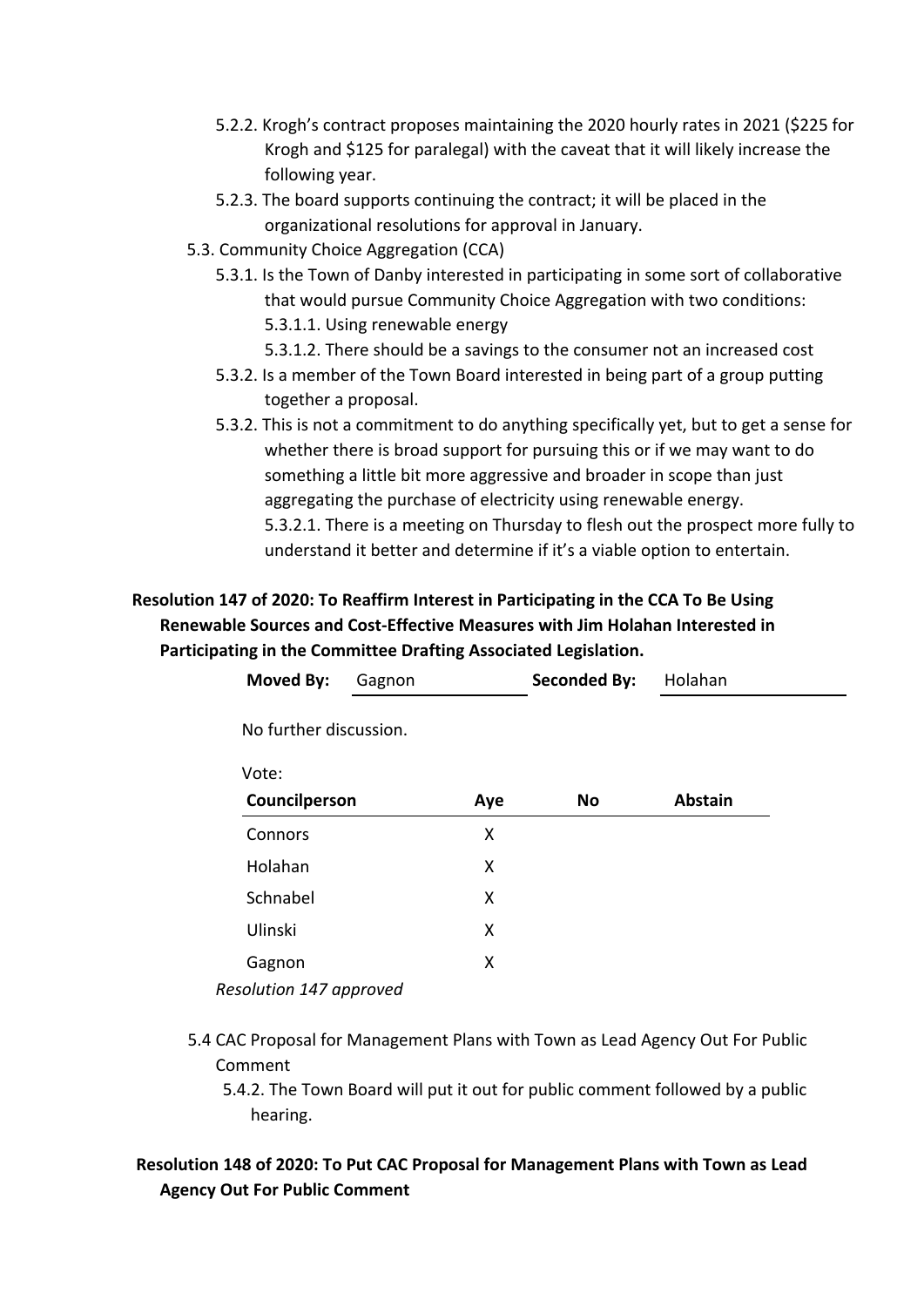| Moved By:               | Connors |     | <b>Seconded By:</b> | Ulinski        |  |
|-------------------------|---------|-----|---------------------|----------------|--|
| No further discussion.  |         |     |                     |                |  |
| Vote:                   |         |     |                     |                |  |
| Councilperson           |         | Aye | No                  | <b>Abstain</b> |  |
| Connors                 |         | X   |                     |                |  |
| Holahan                 |         | X   |                     |                |  |
| Schnabel                |         | X   |                     |                |  |
| Ulinski                 |         | X   |                     |                |  |
| Gagnon                  |         | X   |                     |                |  |
| Resolution 148 approved |         |     |                     |                |  |

### **Resolution 149 of 2020: To Schedule a Public Hearing for CAC Proposal on 17 February 2021**

| <b>Moved By:</b>        | Gagnon                 |     | <b>Seconded By:</b> | Schnabel       |  |
|-------------------------|------------------------|-----|---------------------|----------------|--|
|                         | No further discussion. |     |                     |                |  |
| Vote:                   |                        |     |                     |                |  |
| Councilperson           |                        | Aye | <b>No</b>           | <b>Abstain</b> |  |
| Connors                 |                        | X   |                     |                |  |
| Holahan                 |                        | X   |                     |                |  |
| Schnabel                |                        | X   |                     |                |  |
| Ulinski                 |                        | X   |                     |                |  |
| Gagnon                  |                        | X   |                     |                |  |
| Resolution 149 approved |                        |     |                     |                |  |

### 5.5. Tax collection in times of COVID online payments

- 5.5.1. Clerk Adelman noted that the Clerk's office will be encouraging tax payments to be made remotely, whether it be online via credit card or via mailed check. Any in-person payment must have an appointment. The Tax Bills have not yet been received by County Assessment but the Clerk's office will prepare an insert that details all of the ways to make a payment safely this year.
- 5.6. Water Service Extension Beyond the West Danby Water District Boundaries
	- 5.6.1. There is currently no policy regarding the boundaries; is the Town willing to entertain the extension request, to orchestrate the transaction? There are two ways this could be done:

5.6.1.1. Extend the Boundaries of the Water District. This is expensive and shouldn't be done for just one property.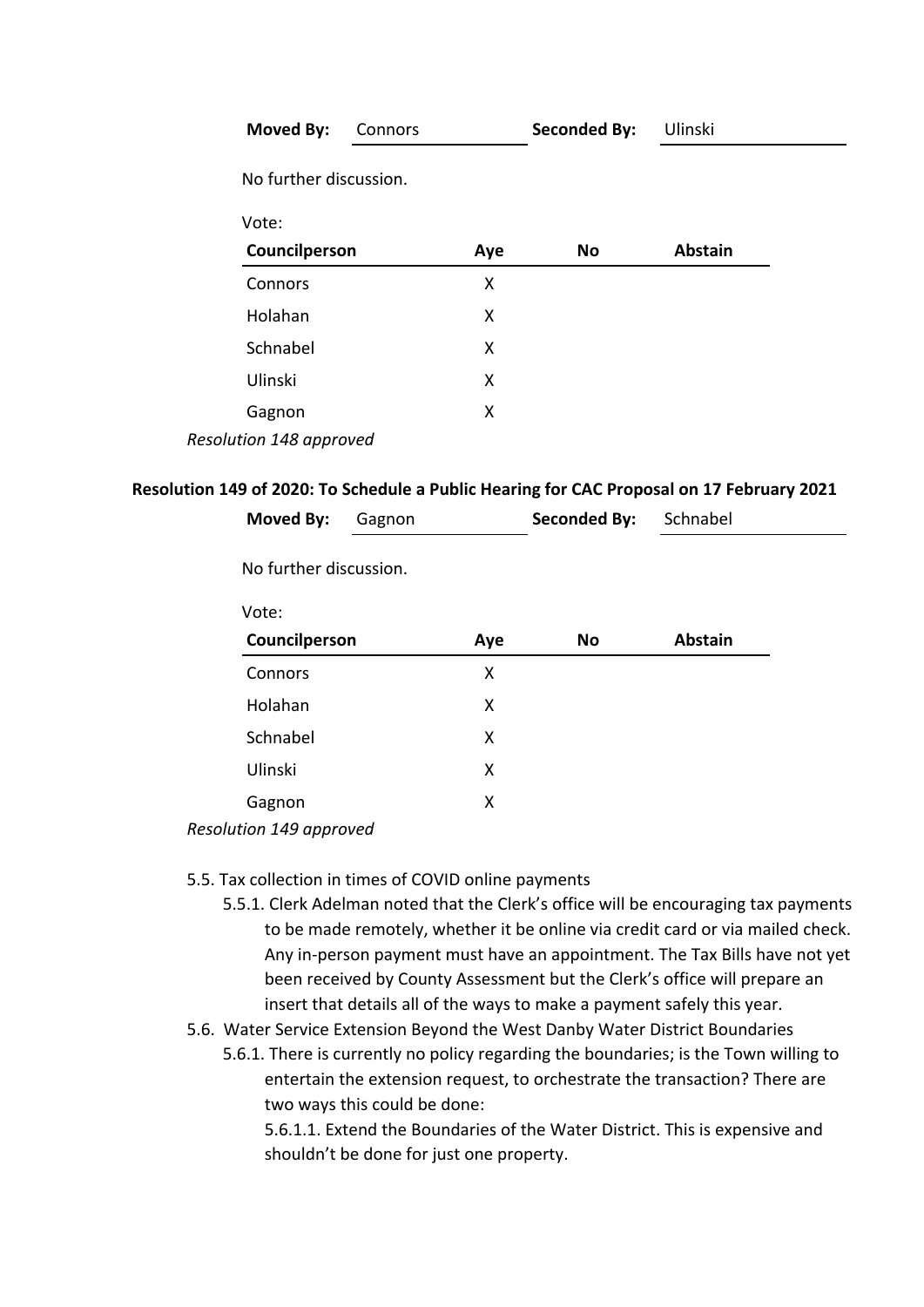5.6.1.2. Extend the Service to a Property Outside the District. Provisions are made that hold harmless the residents inside the water district so that the extension is at the expense of the applicant.

5.6.2. A resident near the old landfill wants to build a house and a barn to keep horses on his property but does not want to drill a well so close to where the landfill used to be. The Water District could extend the line of the district, but needs permission from the county to run along the road. The resident needs a framework which involves an environmental quality review and crafting an agreement between the Town and the resident for the conditions under which the extension would occur.

5.6.2.1. Is the Board willing to entertain extending the water service to a property outside the district?

# **Resolution 150 of 2020: Declaration that The Town of Danby Will Lead an Environmental Review Authorizing the Town Planner to Craft an Agreement to Present to the Board for Approval**

| Moved By:                                                                                                | Gagnon | <b>Seconded By:</b> | Ulinski                                                                          |
|----------------------------------------------------------------------------------------------------------|--------|---------------------|----------------------------------------------------------------------------------|
| No further discussion.                                                                                   |        |                     |                                                                                  |
| Vote:                                                                                                    |        |                     |                                                                                  |
| Councilperson                                                                                            |        | Aye<br><b>No</b>    | <b>Abstain</b>                                                                   |
| Connors                                                                                                  |        | X                   |                                                                                  |
| Holahan                                                                                                  |        | X                   |                                                                                  |
| Schnabel                                                                                                 |        | X                   |                                                                                  |
| Ulinski                                                                                                  |        | X                   |                                                                                  |
| Gagnon                                                                                                   |        | X                   |                                                                                  |
| Resolution 150 approved                                                                                  |        |                     |                                                                                  |
| 5.7. Town Hall Exterior Light Upgrade - tabled until January 2021<br>ssion of Next Meeting Date & Agenda |        |                     |                                                                                  |
| eduled for 20 January 2021                                                                               |        |                     | tion 151 of 2020: Move Organizational Meeting to 4 January 2021 with 2nd Meeting |
| Moved By:                                                                                                | Gagnon | <b>Seconded By:</b> | Schnabel                                                                         |
| No further discussion.                                                                                   |        |                     |                                                                                  |

6. Discu

# **Resolution 151 of 2020: Move Organizational Meeting to 4 January 2021 with 2nd Meeting Scheduled for 20 January 2021**

| Moved By:<br>Gagnon    |     | <b>Seconded By:</b> | Schnabel       |
|------------------------|-----|---------------------|----------------|
| No further discussion. |     |                     |                |
|                        |     |                     |                |
| Councilperson          | Aye | No                  | <b>Abstain</b> |
|                        |     |                     |                |
|                        |     |                     | х              |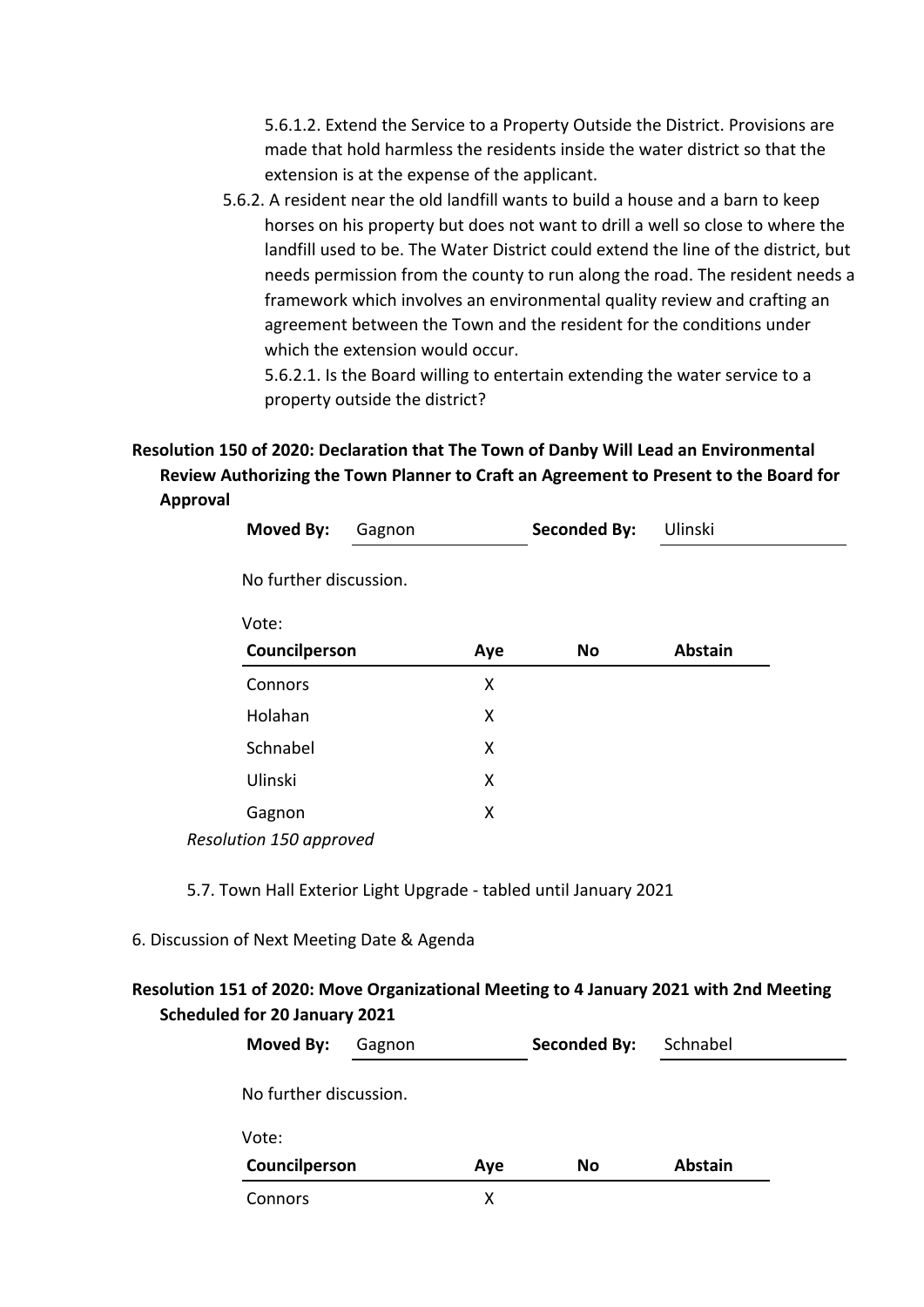| Holahan                 | X |
|-------------------------|---|
| Schnabel                | X |
| Ulinski                 | X |
| Gagnon                  | X |
| Resolution 151 approved |   |

**7. Adjourned at 22:09**

Janice R. Adelman Town Clerk

\_\_\_\_\_\_\_\_\_\_\_\_\_\_\_\_\_\_\_\_\_\_\_\_\_\_\_\_\_\_\_\_\_\_\_\_\_\_\_\_\_\_\_\_\_\_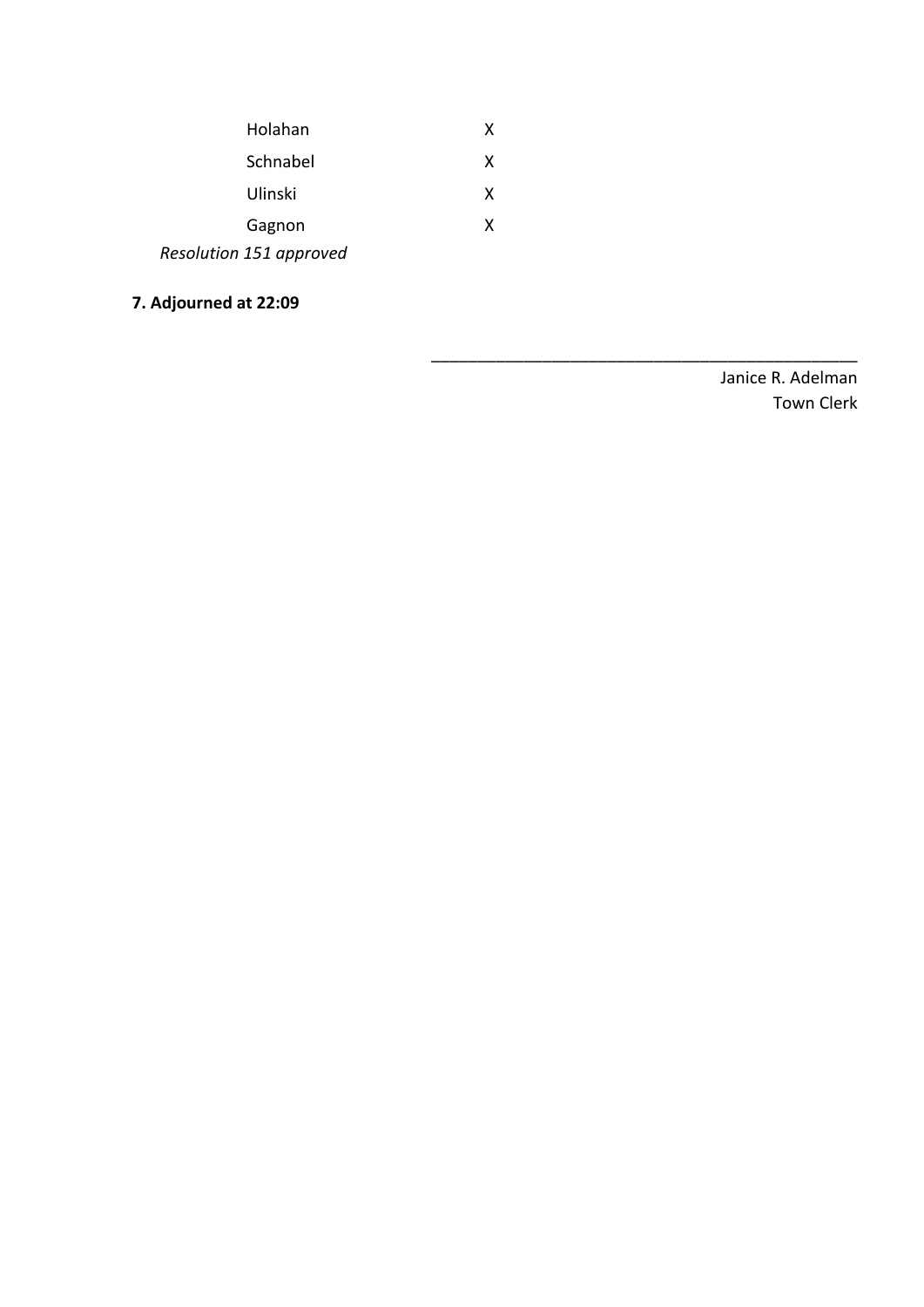#### **Exhibit 1**

# **TOWN OF DANBY CODE ENFORCEMENT OFFICE**

### **MONTHLY ACTIVITY: November 2020**

| <b>BUILDING PERMITS ISSUED</b>                            | <b>Value</b> | Fee      |
|-----------------------------------------------------------|--------------|----------|
| <b>New Residential Construction</b>                       |              |          |
| 22 White Hawk Ln 1288 Sq Ft, Single family dwelling       | 175,000      | 322.00   |
|                                                           |              |          |
| <b>Renovations/Other</b>                                  |              |          |
| 960 Tallow Hill Rd 12 x 32 Vacation camp structure        | 50,000       | 75.00    |
| 118 Fieldstone Cr. 20 x 20 three season room w/ hot tob   | 80,000       | 85.00    |
| 1656 Danby Rd Re-roof                                     | 12,248       | 50.00    |
| 1435 Danby Rd Demo fire damaged Gospel Church of Ithaca   | 10,000       | 50.00    |
| 1120 Coddington Rd Replacement windows                    | 3,194        | 50       |
| 251 Bald Hill Rd 2 car garage w/ attic storage            | 60,000       | 72.00    |
| 132 Yaple Rd Ground mount solar PV 17.7 KW                | 41,000       | $\Omega$ |
| 31 White Hawk Ln Roof mount solar PV 7.56 KW              | 25,990       | $\Omega$ |
| 308 Bald Hill 20 x 32 Pole barn garage with attic storage | 38,000       | 96.00    |
| <b>MONTH TOTALS</b>                                       | 496,432,00   | 800.00   |
| <b>YTD TOTALS</b>                                         | 3,250,933    | 7041.08  |
| <b>PREVIOUS YTD TOTALS</b>                                | 2,754,501    | 6,241.08 |

### **CERTIFICATES OF OCCUPANCY**

1065 Comfort Rd, Addition

### **CERTIFICATES OF COMPLIANCE**

63 Gunderman Rd, Solar array 11 Benny Lane, Rear entry deck 365 Gunderman Rd, Pre- built shed

# **ADDITIONAL ACTIVITY**

21 Construction inspections Attended FEMA Flood Hazard Study meeting Attended Tompkins County Hazard Mitigation meeting 1 fire call , Beardsley lane Exhibit 2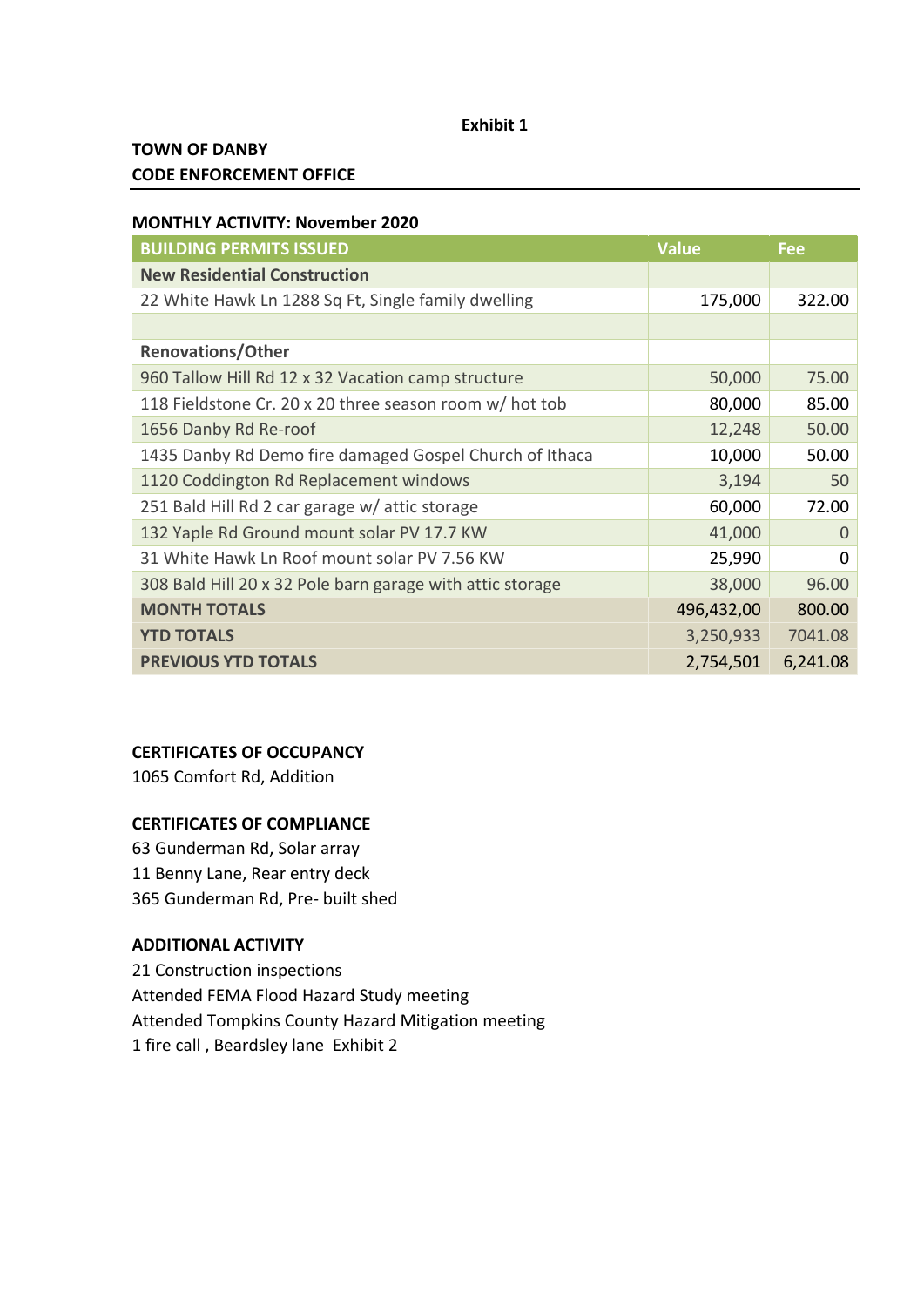## **MONTHLY ACTIVITY: November 2020**

- · Coordinating with applicants and Chairman Rundle in advance of the November and December Planning Board meetings; and with Chairman Hicks re Board of Zoning Appeals meetings. Distributing & posting meeting materials; facilitating Zoom sessions; meeting follow-up. (PB meetings Nov 17, Nov 24, upcoming Dec 15; BZA cancelled Nov, upcoming Dec 22)
- · Drafting board meeting schedules for 2021; edit planner calendar for 2021.
- · Responding to inquiries and conferring with actual applicants for various subdivision, site plan and special permit matters. Reviewing building permit applications for zoning compliance.
- · Facilitate acquisition of computer laptop to be used by the Town Planner
- · Coordination and information sharing between incoming Town Planner David West and outgoing interim Planner John Czamanske.
- · Planning Group meeting December 1.
- · Research into the Old Towne Village subdivision approvals and the corresponding Planned Development Zone 8.
- · Coordination with Joel and others regarding re-initiating the drainage district creation process for the Beardsley Lane subdivision.
- · Draft two resolutions approved by the Town Board on Nov 24: appointment of David West as Stormwater Management Officer; appointment of Planner as "code enforcement officer" solely for zoning and subdivision matters.
- · Conferring with the Town Attorney as needed with various matters related to these things.
- · Final coordination with NYSEG and Joel prior to his executing the letter agreement to convert streetlights to LED.
- · Assemble emails and files for FOIL request.